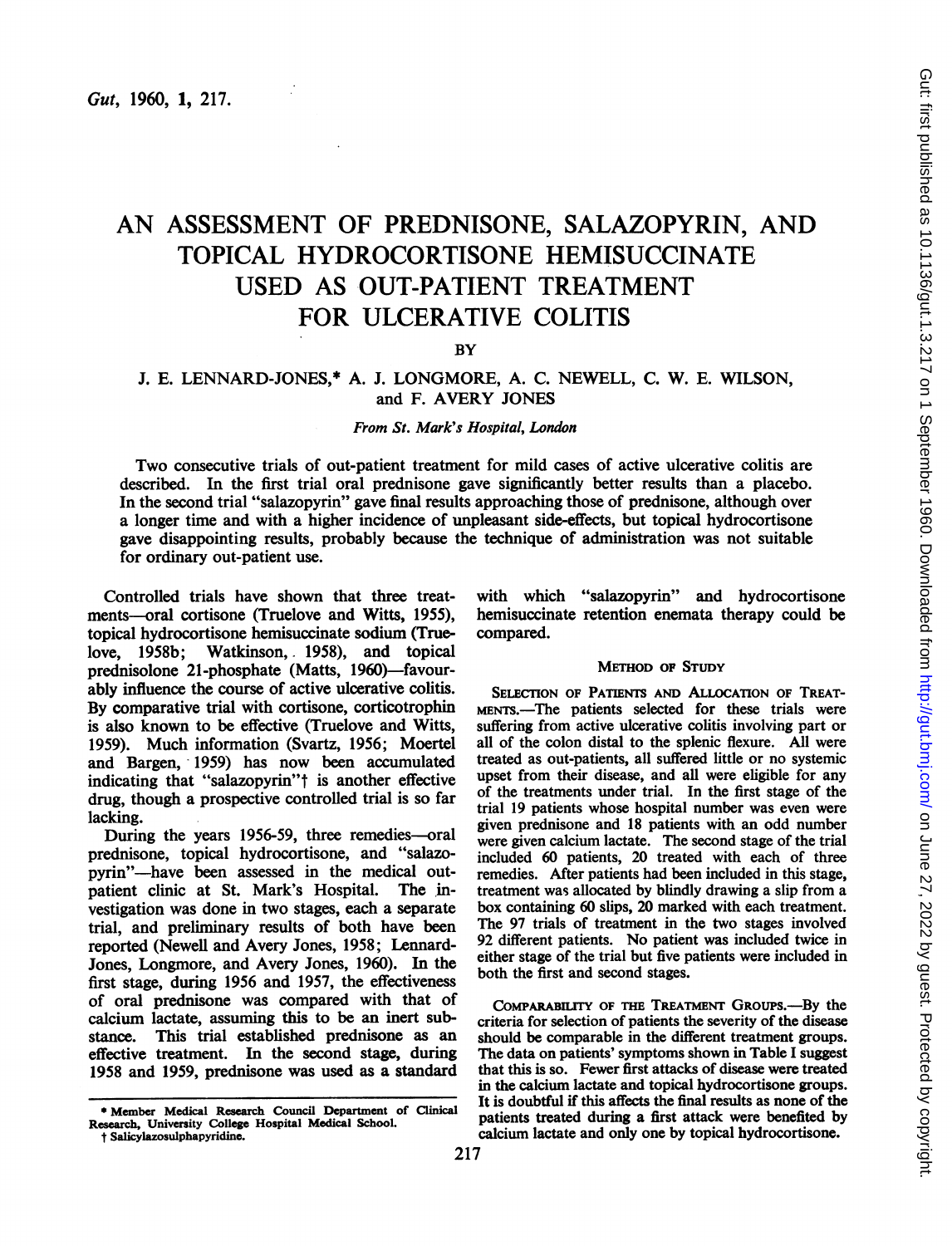TABLE <sup>I</sup>

| <b>COMPARABILITY OF THE TREATMENT GROUPS</b> |                           |                              |       |                                |                           |                              |                  |                   |  |  |  |
|----------------------------------------------|---------------------------|------------------------------|-------|--------------------------------|---------------------------|------------------------------|------------------|-------------------|--|--|--|
|                                              | No. of<br><b>Patients</b> | Mean Age                     | Males | Treated<br>for First<br>Attack | Treated<br>for<br>Relapse | <b>Symptoms</b>              |                  |                   |  |  |  |
|                                              |                           |                              |       |                                |                           | Diarrhoea<br>and<br>Bleeding | Bleeding<br>Only | Diarrhoea<br>Only |  |  |  |
| Prednisone (1)                               | 19                        | 38                           | 8     |                                | 12                        | 11                           | 8                | $\bf{0}$          |  |  |  |
| Calcium lactate                              | 18                        | (S.D. 12)<br>41<br>(S.D. 11) |       | 3                              | 15                        | 8                            | 10               | 0                 |  |  |  |
| Prednisonet (2)                              | 12                        | 40<br>(S.D. 8)               | 4     |                                | 9                         | 4                            | 8                | 0                 |  |  |  |
| Salazopyrin                                  | 20                        | 38<br>(S.D. 16)              |       | 10                             | 10                        | 11                           | 8                |                   |  |  |  |
| Prednisone (3)                               | 20                        | 44<br>(S.D. 14)              | 8     | 8                              | 12                        | 13                           |                  | 0                 |  |  |  |
| Topical hydrocortisone                       | 20                        | 45<br>(S.D. 17)              | 12    | 5                              | 15                        | 13                           |                  | 0                 |  |  |  |

t After failure of calcium lactate.

ASSESSMENT OF RESULTS.--Patients' symptoms were recorded at each visit and subsequently classified as:-

| "No change or | Compared with the symptoms be-                                                                                                                                              |
|---------------|-----------------------------------------------------------------------------------------------------------------------------------------------------------------------------|
| worse"        | fore treatment and judged from                                                                                                                                              |
| "Improved"    | the patient's statements about<br>frequency of bowel action and<br>bleeding. (A general sense of<br>well-being alone was not ac-<br>cepted as indicating improve-<br>ment.) |
| "No symptoms" | Normal bowel actions without<br>bleeding or discharge.<br>(An<br>occasional streak of blood on a<br>normal stool was accepted as<br>freedom from symptoms.)                 |

Sigmoidoscopy was performed at each visit and the appearances were classified as:-

| "Active"   | =oedematous, <i>friable</i> mucosa, no<br>granularity |
|------------|-------------------------------------------------------|
|            | "Moderately active" = moist granular, friable mucosa  |
| "Inactive" | $=$ dry, granular, not friable<br>mucosa              |
| "Normal"   | $=$ vascular pattern visible<br>throughout            |

Improvement or deterioration was recognized if the appearance on one visit was in a different category from that on another.

"Remission" of the disease is defined as freedom from symptoms combined with the finding of an inactive or, rarely, normal mucosa on sigmoidoscopy. Freedom from symptoms with an active mucosa or vice versa did not constitute "remission". "Improvement" on overall assessment usually indicated improvement in both symptoms and sigmoidoscopic appearance.

TABLE II

DURATION OF TREATMENT AND TOTAL DOSE OF DRUG UNTIL REMISSION OR UNTIL END OF TREATMENT Stage 1:

|                                                                                                     | Prednisone                                  |                                            |                               |           | Calcium Lactate |                             | Prednisone after Failure of<br><b>Calcium Lactate</b> |          |                                       |
|-----------------------------------------------------------------------------------------------------|---------------------------------------------|--------------------------------------------|-------------------------------|-----------|-----------------|-----------------------------|-------------------------------------------------------|----------|---------------------------------------|
|                                                                                                     | Remission                                   | Improved                                   | No Benefit                    | Remission | Improved        | No Benefit                  | Remission                                             | Improved | No Benefit                            |
| Number of patients<br>Weeks of treatment<br>(mean and range)<br>Total dose (g.)<br>(mean and range) | 13<br>3.5<br>$(1-10)$<br>1.0<br>$(0.4-2.4)$ | $11 - 3$<br>$(6-20)$<br>2.2<br>$(1.5-3.4)$ | $(3-5)$<br>1.4<br>$(1.3-1.4)$ | $(4-14)$  | 10<br>$(3-20)$  | 12<br>4.4<br>$(1-15)$<br>-- | $5 - 7$<br>$(1-12)$<br>$(0.4-2.2)$                    | -        | $8-7$<br>$(8-9)$<br>20<br>$(1.5-2.6)$ |

Stage 2:

|                                                                                                     | Salazopyrin                       |                                   |                              |                                       | Prednisone                       |                                 | Topical Hydrocortisone                   |                                       |                                   |
|-----------------------------------------------------------------------------------------------------|-----------------------------------|-----------------------------------|------------------------------|---------------------------------------|----------------------------------|---------------------------------|------------------------------------------|---------------------------------------|-----------------------------------|
|                                                                                                     | Remission                         | Improved                          | No Benefit                   | <b>Remission</b>                      | Improved                         | No Benefit                      | Remission                                | Improved                              | No Benefit                        |
| Number of patients<br>Weeks of treatment<br>(mean and range)<br>Total dose (g.)<br>(mean and range) | $8-5$<br>(2-16)<br>54<br>(20-308) | 24<br>$(3-52)$<br>310<br>(54-532) | $(0-21)$<br>104<br>$(0-354)$ | 11<br>3.9<br>$(3-8)$<br>$(0.9 - 1.9)$ | 9.8<br>$(3-19)$<br>$(0.9 - 3.1)$ | 5.5<br>$(5-6)$<br>$(1.2 - 1.6)$ | 3.7<br>$(3-5)$<br>$2-6$<br>$(2.1 - 3.5)$ | $11 - 4$<br>$(3-21)$<br>$(2.1 - 8.7)$ | 12<br>$(0-8)$<br>2.2<br>$(0-5.6)$ |

The mean time between the start of treatment and remission of the disease was significantly (P =  $0.02$ , t =  $2.79$ , n = 17) longer with "salazopyrin" (8-5 weeks) than with prednisone (3.9 weeks). The first assessment was made at three or four weeks; nine out of <sup>11</sup> remissions during prednisone treatment occurred by this time, compared with two out of eight remissions during "salazopyrin" therapy.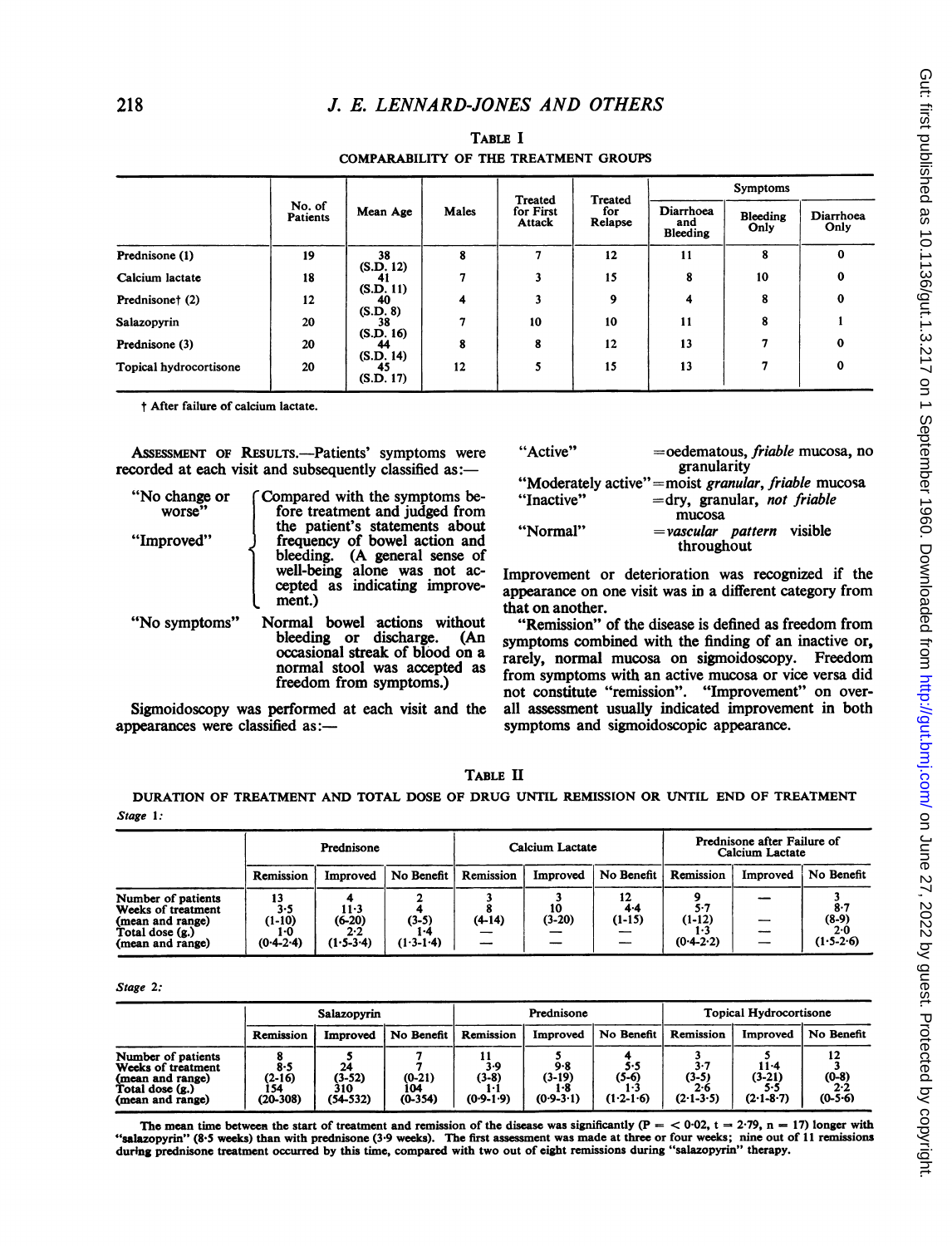#### **RESULTS**

STAGE 1: COMPARISON BETWEEN PREDNISONE AND CALCIUM LACTATE.-In this trial the treatment determined by the patient's hospital number was given for three to four weeks; both doctor and patient knew which treatment was given. If at the end of this time there was no improvement after treatment with calcium lactate, prednisone was substituted; calcium lactate was not substituted if prednisone failed. In one case treatment with calcium lactate was stopped and prednisone substituted after one week and in another case after two weeks, because of worsening of the illness. If a patient's condition improved, treatment was continued until full remission was achieved, or until the maximum benefit had apparently resulted, when it was withdrawn. Prednisone was given in a dose of 40 to 60 mg. daily for the first week and then the dose was slowly reduced; calcium lactate was given in a dose of  $1-3$  g. daily.

The overall results of treatment are shown in Fig. 1. Of the 19 patients treated initially with prednisone, remission was achieved in 13, nine of them being in remission within three weeks of starting treatment. In the corresponding group given calcium lactate remission was achieved in three out of 18 patients. Only two out of 19 patients received no benefit from prednisone whereas 12 out of 18 patients received no benefit from calcium lactate. These <sup>12</sup> patients in whom calcium lactate had failed were given prednisone and remission occurred in nine of them. Although numbers are small, remission perhaps occurred earlier among those treated with prednisone than among those treated with calcium lactate (Table II). The difference between the number of remissions which occurred with prednisone and with calcium lactate given as first treatments is such as would have occurred by chance less than once in 100 times.

Stage 2: Comparison between Salazopyrin,<br>ydrocortisone Retention Enemata, and HYDROCORTISONE RETENTION ENEMATA, AND PREDNISONE.—Preliminary results of this trial with the technique and doses used have already been reported (Lennard-Jones et al., 1960). Briefly, after a patient had been included in the trial, one of the three treatments was allocated by random selection. Again, both doctor and patient knew which treatment was given. Patients were usually seen after treatment for three weeks. If there was no improvement by this time the treatment was considered a failure and the trial ended. If there was definite or possible improvement the treatment was continued in reduced dosage until remission or apparent maximum benefit was achieved, and it was then slowly withdrawn. For the first three weeks,

"salazopyrin" was given in a total dose of 4 g. daily; hydrocortisone (as hemisuccinate sodium), 100 mg. freshly dissolved in 150 ml. of normal saline as a retention enema nightly, using the modified blood transfusion set described by Truelove (1958a); and prednisone in a total dose of 60 mg. daily for the first week, 45 mg. daily for the second week, and 30 mg. daily for the third week.

After the first three weeks the greatest number of patients was free of symptoms after prednisone, the fewest after hydrocortisone retention enemata; "salazopyrin" gave intermediate results. The final assessment of the three treatments is shown in Fig. 2. Of the 20 patients treated with each remedy, remission occurred in 11 patients given prednisone (seven of them within three weeks of starting treatment), eight given "salazopyrin", and three treated with hydrocortisone retention enemata. Remission was achieved significantly  $(P = < 0.02)$  sooner with prednisone than with "salazopyrin" (Table II). The difference between the number of remissions which occurred during treatment with prednisone and with topical hydrocortisone is such as would have occurred by chance less than once in 50 times. The number of remissions which occurred during treatment with "salazopyrin" is not significantly different from the number which occurred during calcium lactate, topical hydrocortisone, or prednisone therapy.

SIDE-EFFECTS FROM TREATMENT. Of the 51 patients treated with prednisone during the two stages of the trial, 17 complained of side-effects, two of whom found it necessary to reduce the dose during the first three weeks. None of the side-effects were serious and all disappeared when the dose was reduced; we are not aware of any long-term harm from steroid treatment among these patients, all but two of whom have been followed for more than six months after ending treatment. The symptoms complained of were mooning of the face (7), dyspepsia (5), acne (4), gain in weight (2), palpitations (2), flushes (1), and syncopal attacks (1).

Two patients treated with calcium lactate developed side-effects, heartburn (1) and "pimples" (1).

Twelve patients out of the 20 treated with "salazopyrin" complained of unpleasant side-effects, namely, nausea (4), anorexia (3), vomiting (2), malaise (2), diarrhoea (1), and skin rash (1). Three patients (accounting for three out of five failures of the treatment) could not take the drug even in small doses, five others could only take a reduced dose (Fig. 2). We have not observed any haematological complications.

One patient complained of colic after the retention enemata.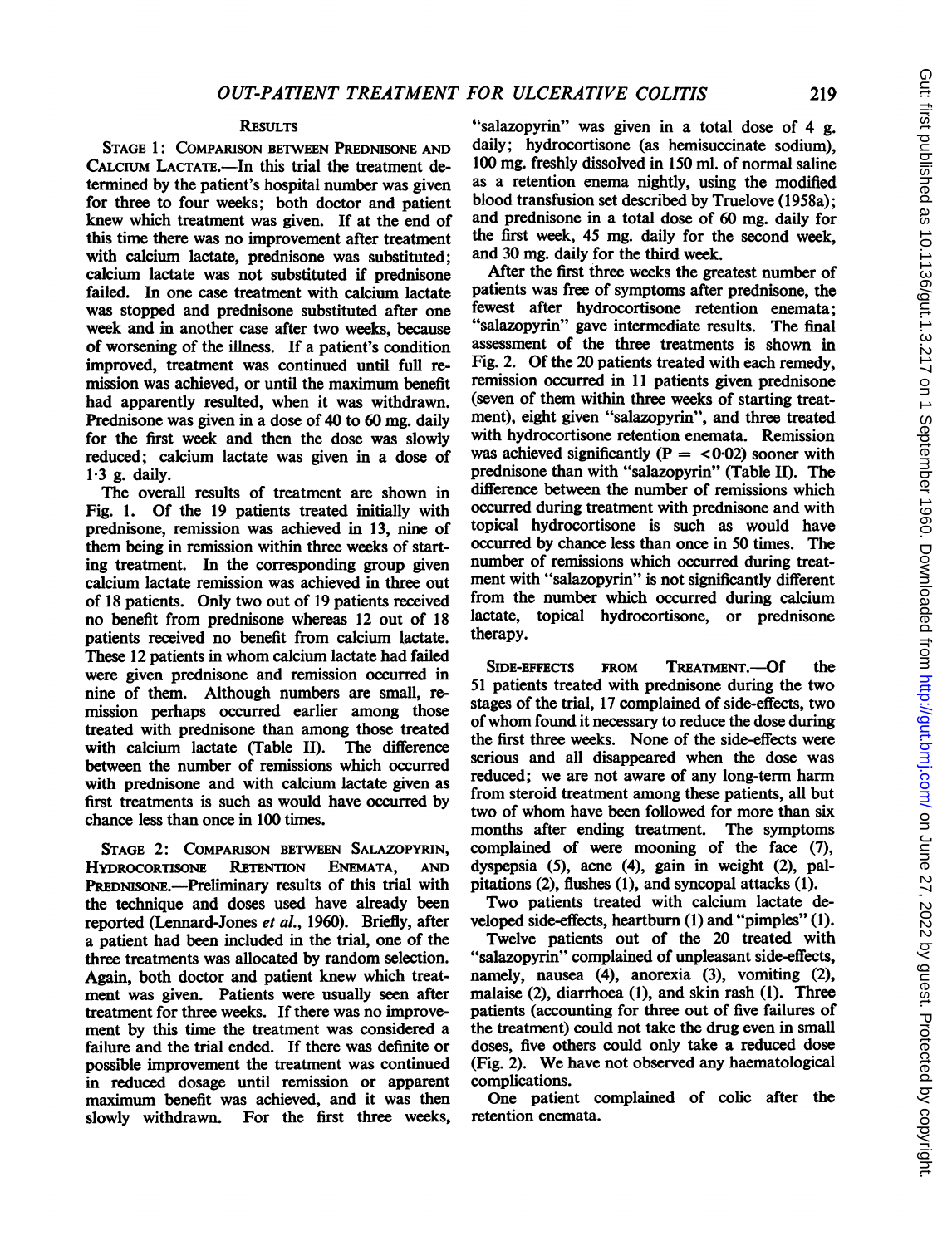

was significantly

Gut: first published as 10.1136/gut.1.3.217 on 1 September 1960. Downloaded from http://gut.bmj.com/ on June 27, 2022 by guest. Protected by copyright. on June 27, 2022 by guest. Protected by copyright. <http://gut.bmj.com/> Gut: first published as 10.1136/gut.1.3.217 on 1 September 1960. Downloaded from

220

(I)

LAJ  $\overline{\mathbf{z}}$ 

g

NUMBER

# J. E. LENNARD-JONES AND OTHERS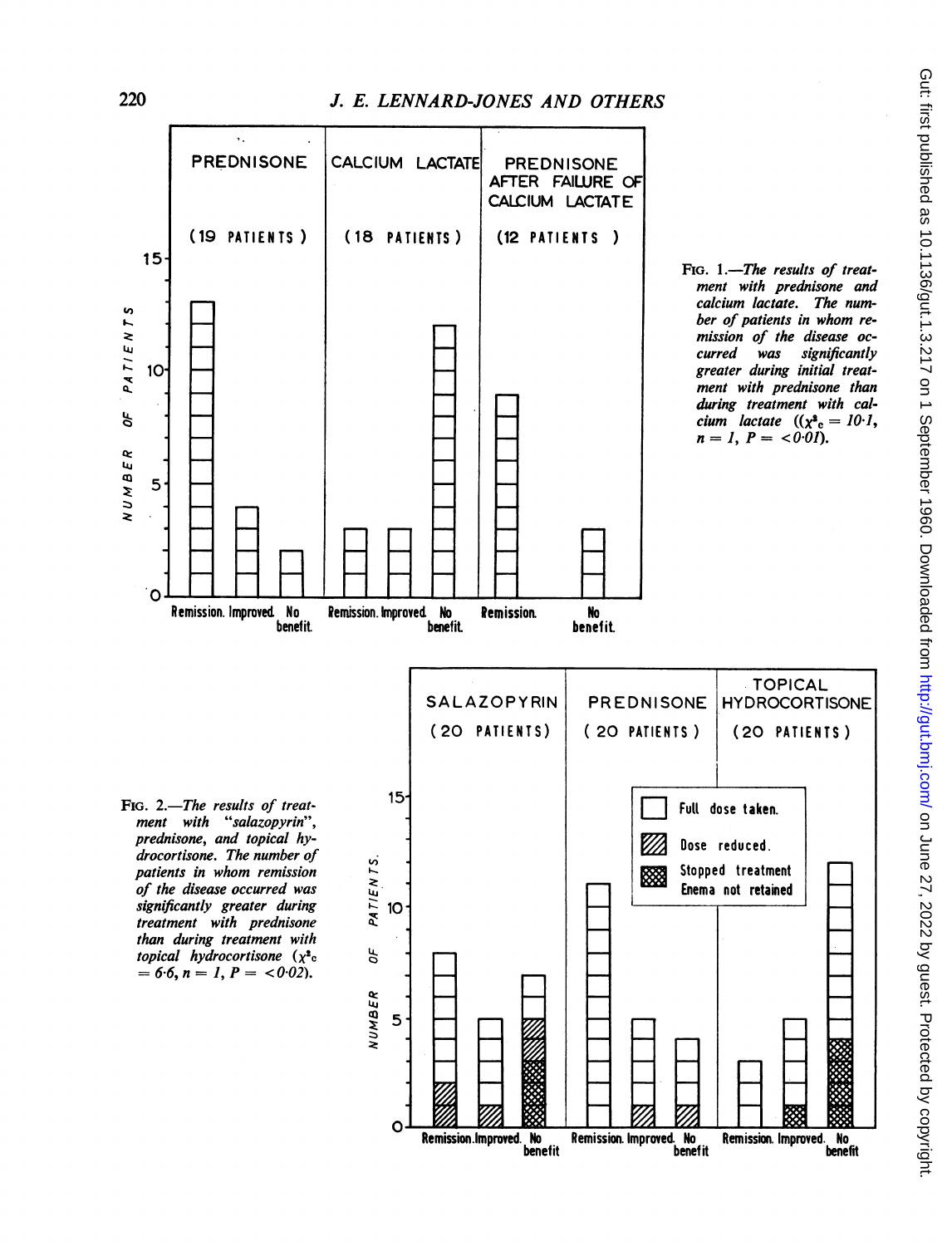RELAPSE RATE AFTER REMISION ACHIEVED. Nineteen of the 33 patients in remission after treatment with prednisone relapsed during the next six months (follow-up incomplete in two patients). The illness in four became active again as treatment was withdrawn at daily doses of 15, 10, 5, and 5 mg. respectively. Of the 12 patients in remission at six months, four patients relapsed during the next six months and four more between one and two years; only three patients have remained in remission for more than two years (one patient has remained in remission for 21 months; follow-up for two years is incomplete). The numbers in remission after the other treatments are too small to draw valid conclusions about the rate of relapse.

### **DISCUSSION**

The usefulness of cortisone in ulcerative colitis has been firmly established by the Medical Research Council trial (Truelove and Witts, 1955). We know of no other controlled trials of oral corticosteroid therapy in this disease. The present trial differs from the M.R.C. trial in several ways. First, all the patients suffered from mild, though active, disease and were treated as out-patients. Second, a different drug, prednisone, was used, specially selected for its anti-inflammatory effect. Third, patients were treated with initial high doses followed by a rapid reduction. Even though a double-blind trial was not performed, the results appear to establish the usefulness of prednisone as out-patient treatment; no lasting harmful effects of treatment occurred with the régime described. The remission rate in the M.R.C. trial among mild cases was  $75\%$  and among cases of moderate severity  $31\%$  at the end of six weeks. Our cases would fall into these two categories and the remission rate of  $65\%$  in this series appears comparable.

The effectiveness of "salazopyrin" as treatment for ulcerative colitis has been described by many authors (Svartz, 1956; Moertel and Bargen, 1959), but there has been a notable dearth of contemporary controlled observations. The present investigation suggests that "salazopyrin" is a useful drug. Its main advantage is that it does not cause adrenal suppression or other potential hazards of corticosteroid therapy. It suffers the disadvantages of relatively slow action compared with prednisone and of frequently causing unpleasant side-effects, perhaps especially noticeable by out-patients who feel otherwise well.

The results of hydrocortisone retention enema therapy in this series were disappointing. The technique used was cumbersome and complicated, .suitable more for hospital than out-patient use. No attempt was made to select patients for this treatment who were adaptable, intelligent, and without aversion to the idea of self-administration of enemata. Five out of 20 patients failed to retain the enemata (one because of diarrhoea and three because of inability to carry out the treatment unaided), but even among the remainder results were unsatisfactory. We believe that topical corticosteroid treatment can be very effective as Truelove (1958b) and Watkinson (1958) have shown. Techniques such as the disposable enema bags described by Flavell Matts (1960) should make this type of therapy more convenient for out-patient use. Hydrocortisone given rectally is absorbed to some extent (Nabarro, Moxham, Walker, and Slater, 1957) and it seems worth pointing out that large total doses of hydrocortisone may be given during maintenance treatment with retention enemata; one of our patients received 8-7 g. over 21 weeks.

From this trial we conclude that oral prednisone brings about rapid remission of the disease in a high proportion of cases and that "salazopyrin" probably brings about remission almost as frequently, though more slowly. Since systemic corticosteroid treatment is potentially dangerous we suggest that it is best in most cases to start treatment with "salazopyrin" or topical corticosteroid treatment, using one of the newer techniques. The high relapse rate after successful treatment with prednisone shows that the greatest need at present is for a drug which will prevent relapse once remission is achieved.

## **SUMMARY**

(1) A controlled trial against <sup>a</sup> placebo demonstrated the effectiveness of oral prednisone as an out-patient treatment for active left-sided ulcerative colitis.

(2) In a comparative trial, performed consecutively, prednisone gave the best results; "salazopyrin" gave final results approaching those of prednisone, but more slowly and with a higher incidence of side-effects; topical hydrocortisone gave disappointing results, probably largely due to the technique of administration used. Statistical evidence for the effectiveness of "salazopyrin" was not obtained. The results from prednisone were significantly better than those from topical hydrocortisone.

(3) Remission occurred in 33 out of 51 patients treated with prednisone during the two stages of the trial, often within three weeks of starting treatment. Relapse of the illness occurred among more than half of these patients during the next six months.